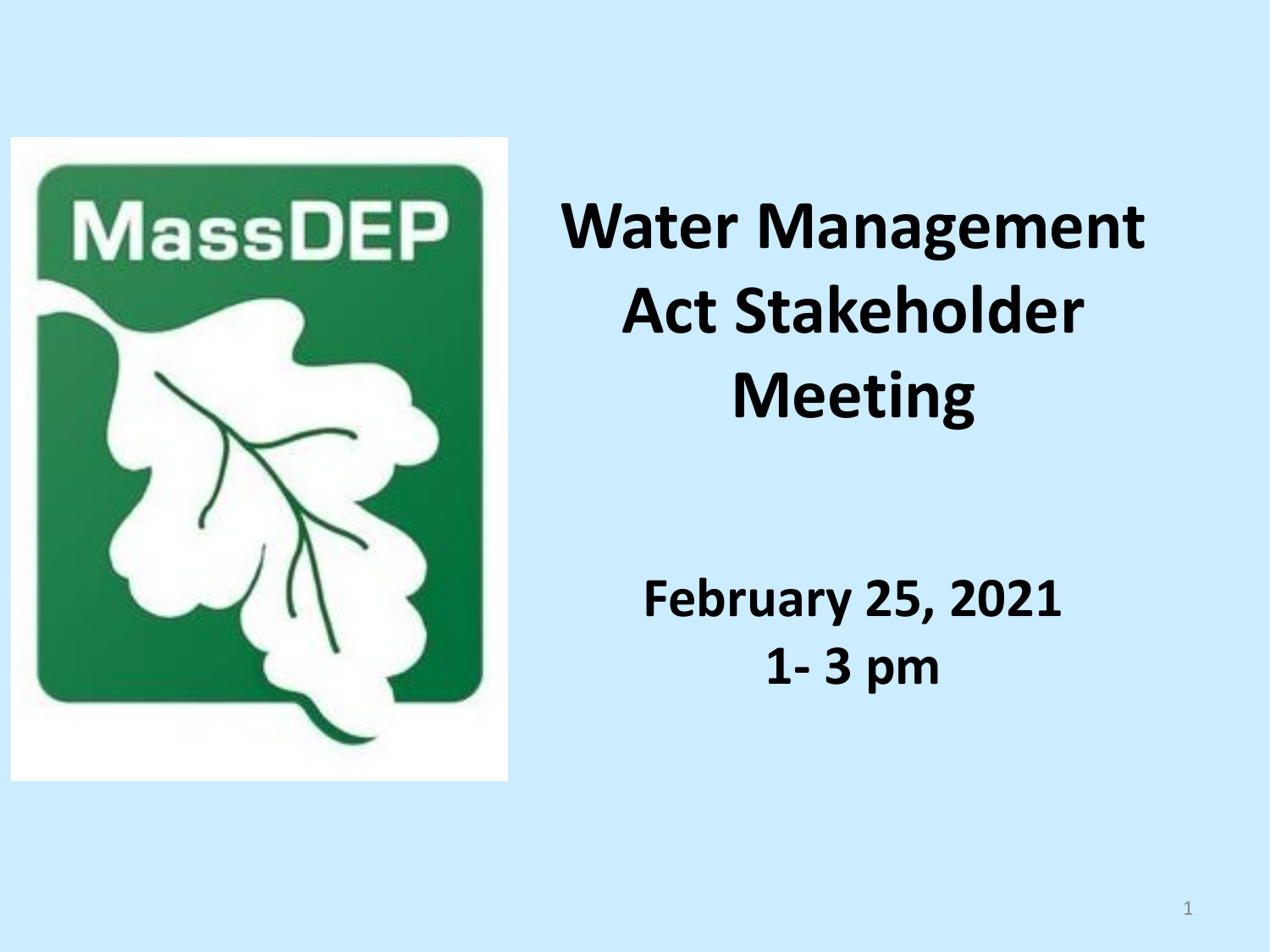### Agenda

#### **Item 1**: **Welcome and Introductions**

#### **Item 2: WMA Permit Renewals Update**

#### **Item 3**: **2021 Registration Renewal Update**

- Alternative Restriction Criteria
- Drought Management Plan Elements

#### **Item 4: Next Steps**

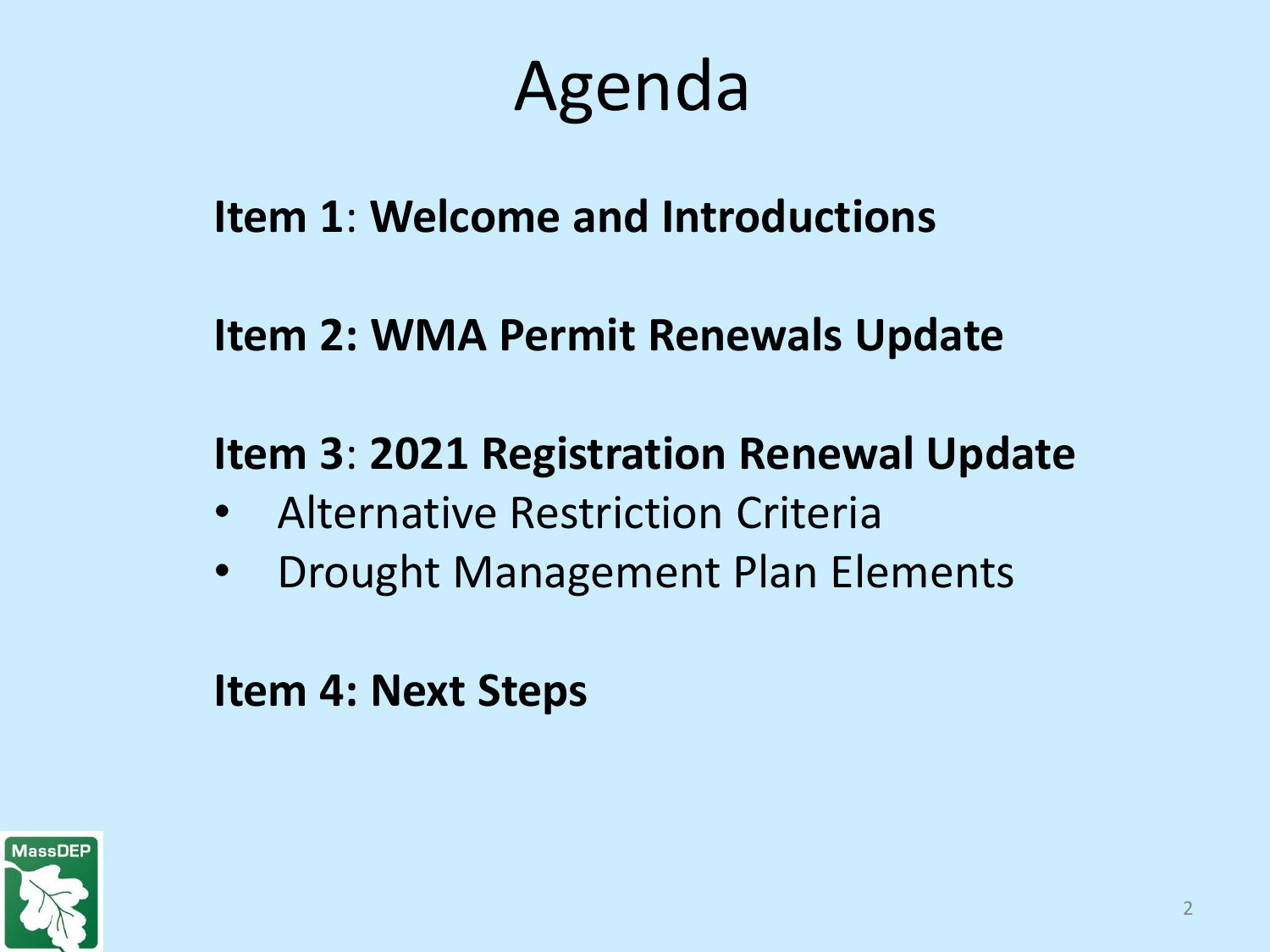## WMA Stakeholders

- **AIM** (Sheree Gaus)
- **RPA** (Martin Pillsbury)
- **MMA** (Ariela Lovett)
- **Watershed Organization** (Ian Cooke)
- **Water Works** (Eric Hooper)
- **Agricultural Association** (Brian Wick)
- **Environmental Organization** (Julia Blatt)
- **Well Driller Assoc.** (Roger Skillings)
- **Consumer Organization** (TBD)
- **2 Public Members** (Wayne Castonguay & Jennifer Pederson)

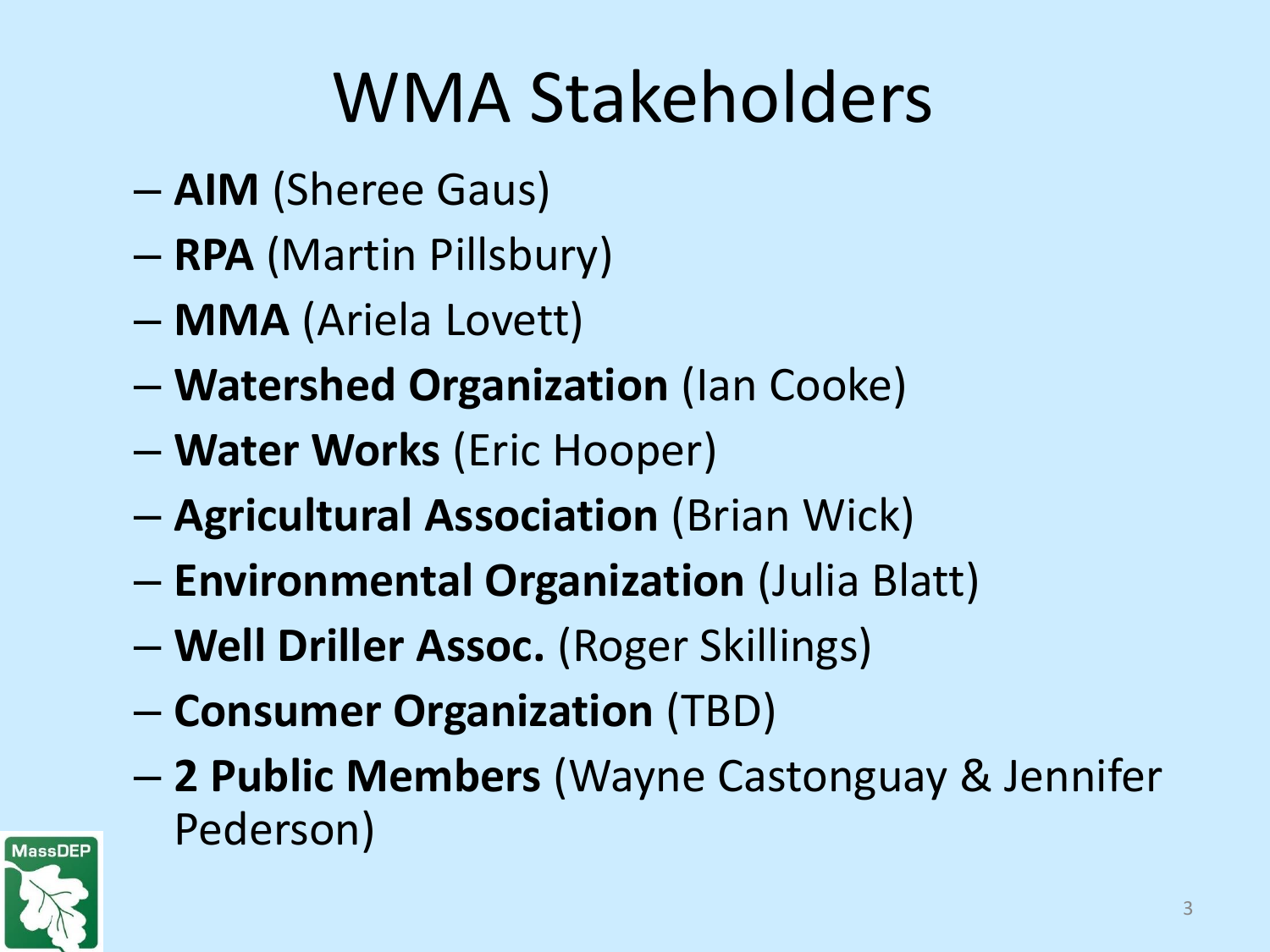## WMA Permit Renewals

- 8 of 26 Basins with permits have renewal process underway
	- 8 basins represent 154 of the 344 permits
- In 2021 the Buzzards Bay and Islands Basins begin review process (42 additional permits)
	- Additional basins will begin the review process in our central and western regions
- Overall renewal volumes appear to be trending slightly lower than the prior allocations
- Range of Direct and Indirect mitigation activities have been credited.

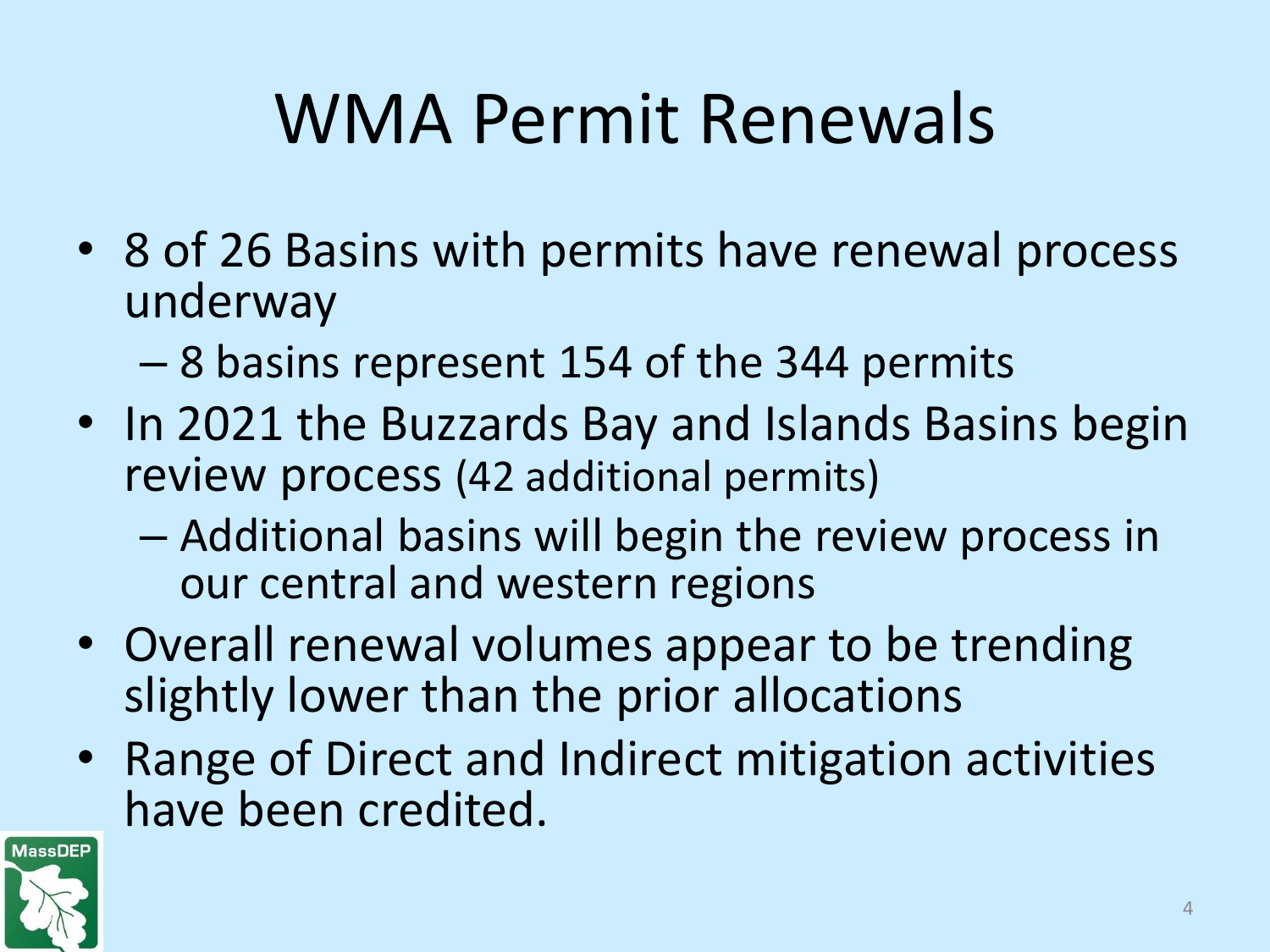### **2021 Registration Renewal**

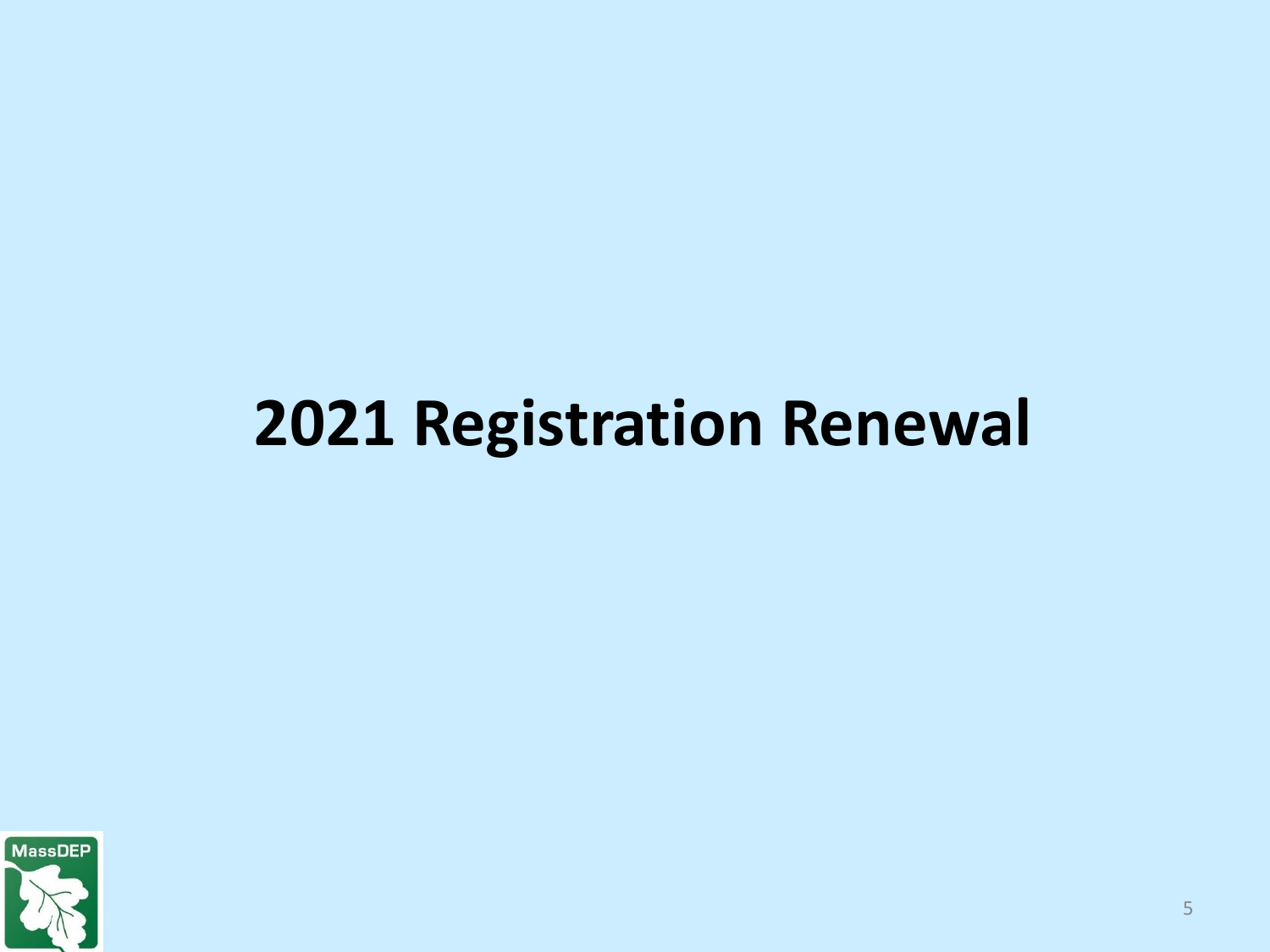### Registration Renewals

• WMA (M.G.L. c. 21G, Section 5) states:

*"the registrant shall be entitled, upon the filing of a renewal registration statement, to continue existing withdrawals specified in the registration statement for a period of ten years."*

- **Renewal requests** are filed 6 months prior to the Registration Statement expiration date on forms provided by DEP
- **Registration Statements**
	- o will expire on December 31, 2021



o cannot exceed 10 years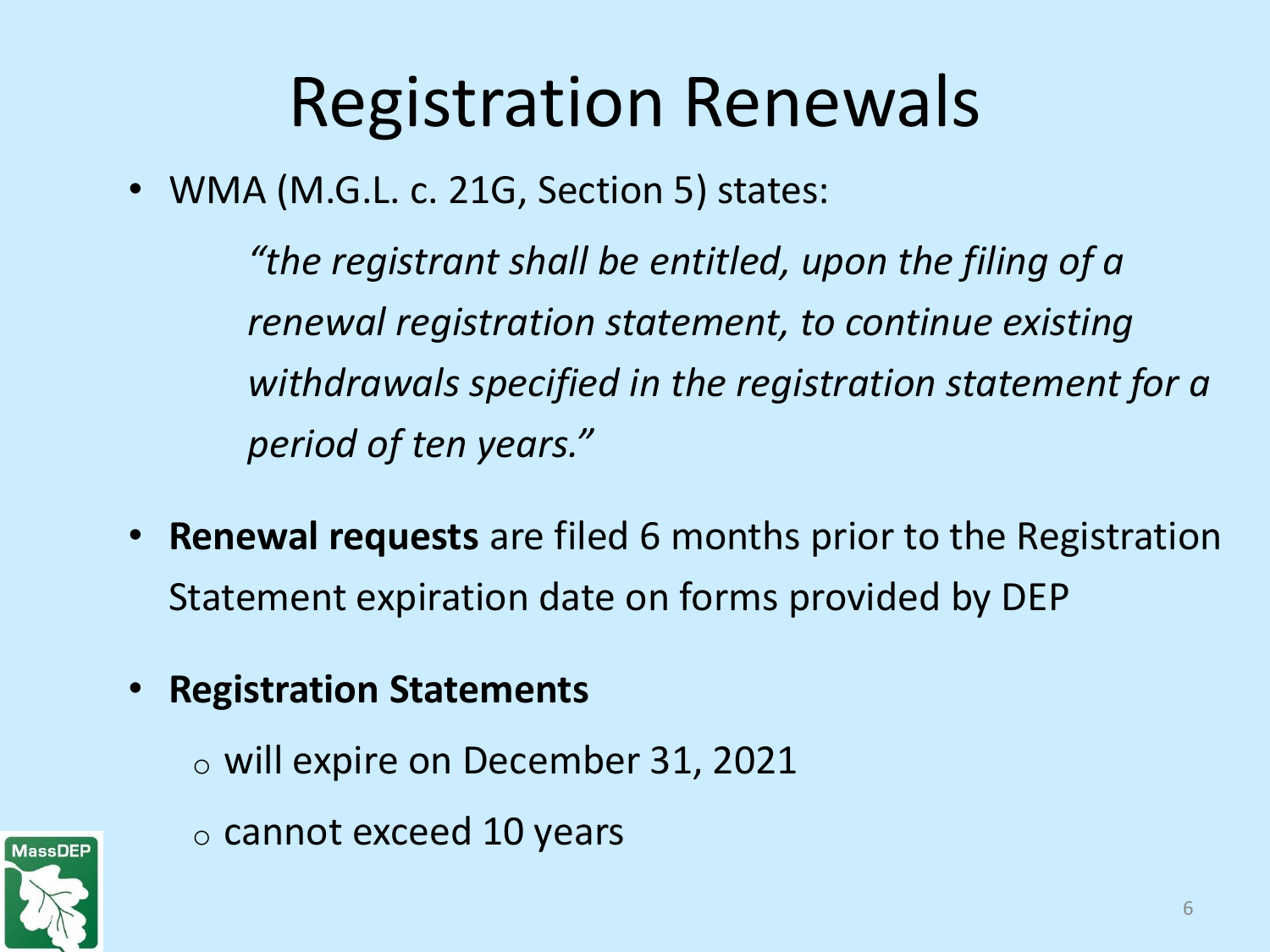

# Registration Renewal Proposal

- During drought- condition nonessential water use
	- Align registrations with Drought Management Plan using drought status

| <b>State Drought Plan</b>  | Nonessential Outdoor Water-Use Restrictions                             |
|----------------------------|-------------------------------------------------------------------------|
| Level 1-Mild               | 1 day per week watering, before 9 a.m. or<br>after 5 p.m.               |
| <b>Level 2-Significant</b> | Hand-held hoses or watering cans only, before<br>9 a.m. or after 5 p.m. |
| <b>Level 3-Critical</b>    | Ban on all nonessential outdoor water use                               |
| <b>Level 4- Emergency</b>  | Ban on all nonessential outdoor water use                               |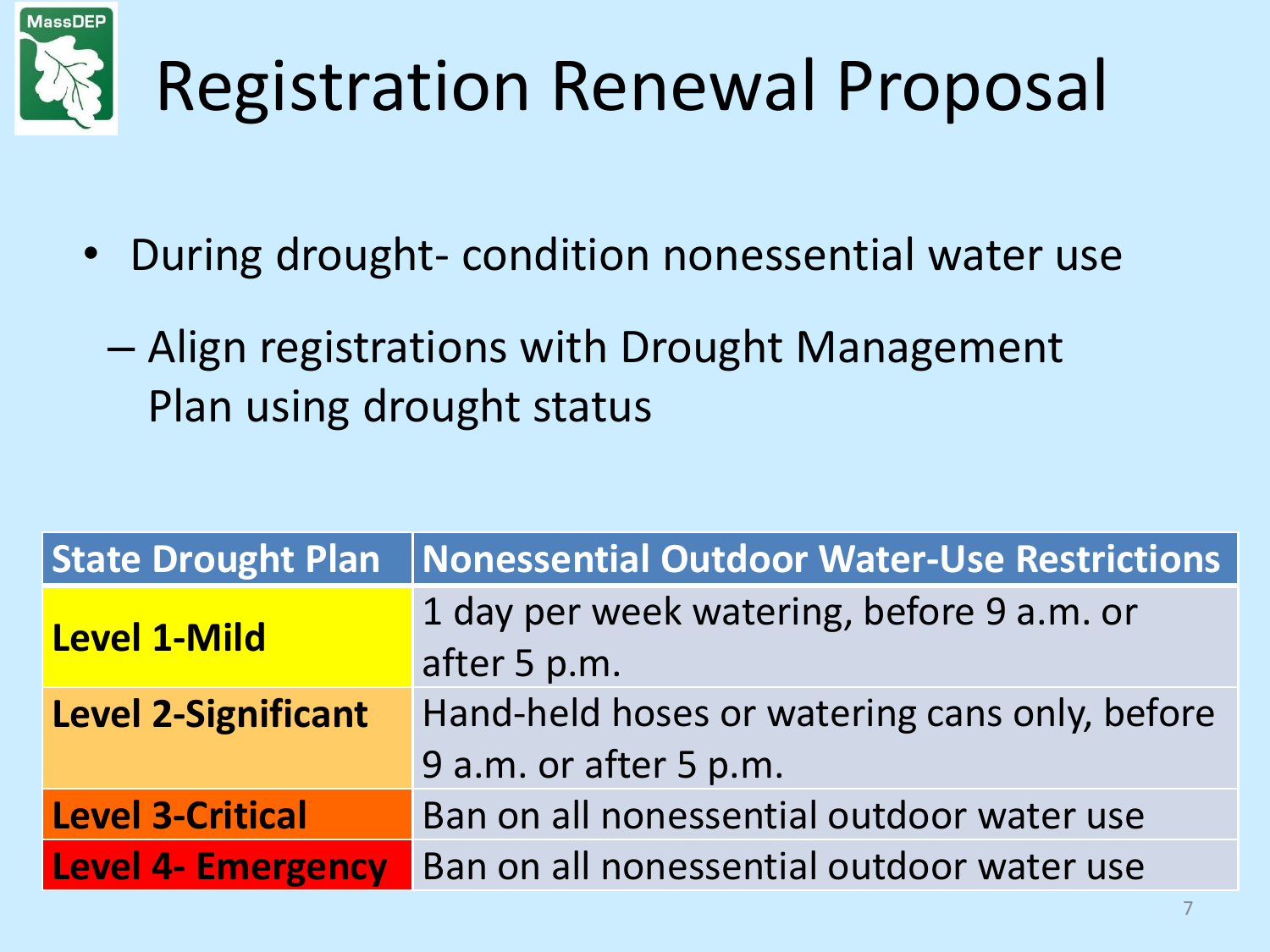### Alternative Restrictions Criteria

- Registered only systems supplied entirely by surface water reservoirs
- Multiple years of Reservoir Storage Useable Reservoir Storage greater than 3 times the registered volume plus any required releases
	- Useable Reservoir Storage applies only to active water supply reservoirs that do not need further MassDEP approval for use

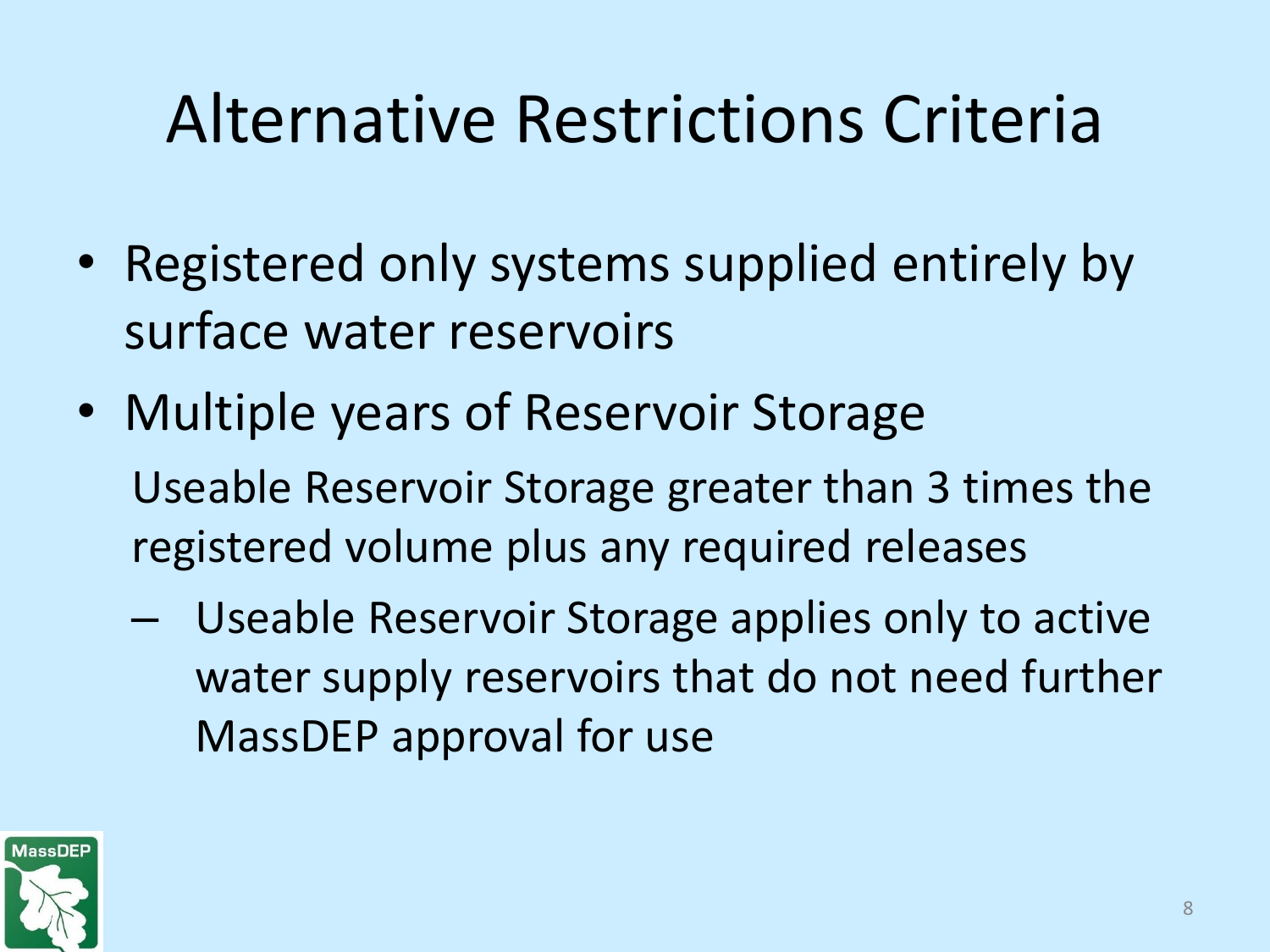### Drought Management Plan Elements

#### Must present an approved plan that demonstrates systems can meet the following criteria:

- Drought stages determined by:
	- actual or modeled historical levels to set triggers shall include the drought of record;
	- days of supply remaining and seasonal levels of demand;
	- predicted drawdown and refill probabilities using appropriate models; or
	- a functionally equivalent method.
- Menu of actions triggered at each drought stage including restrictions;
- Protocols for communicating drought stages & actions to public, and officials;
- A strategy for establishing local enforcement authority & penalties for violations;
- A system to monitor and document water use reductions

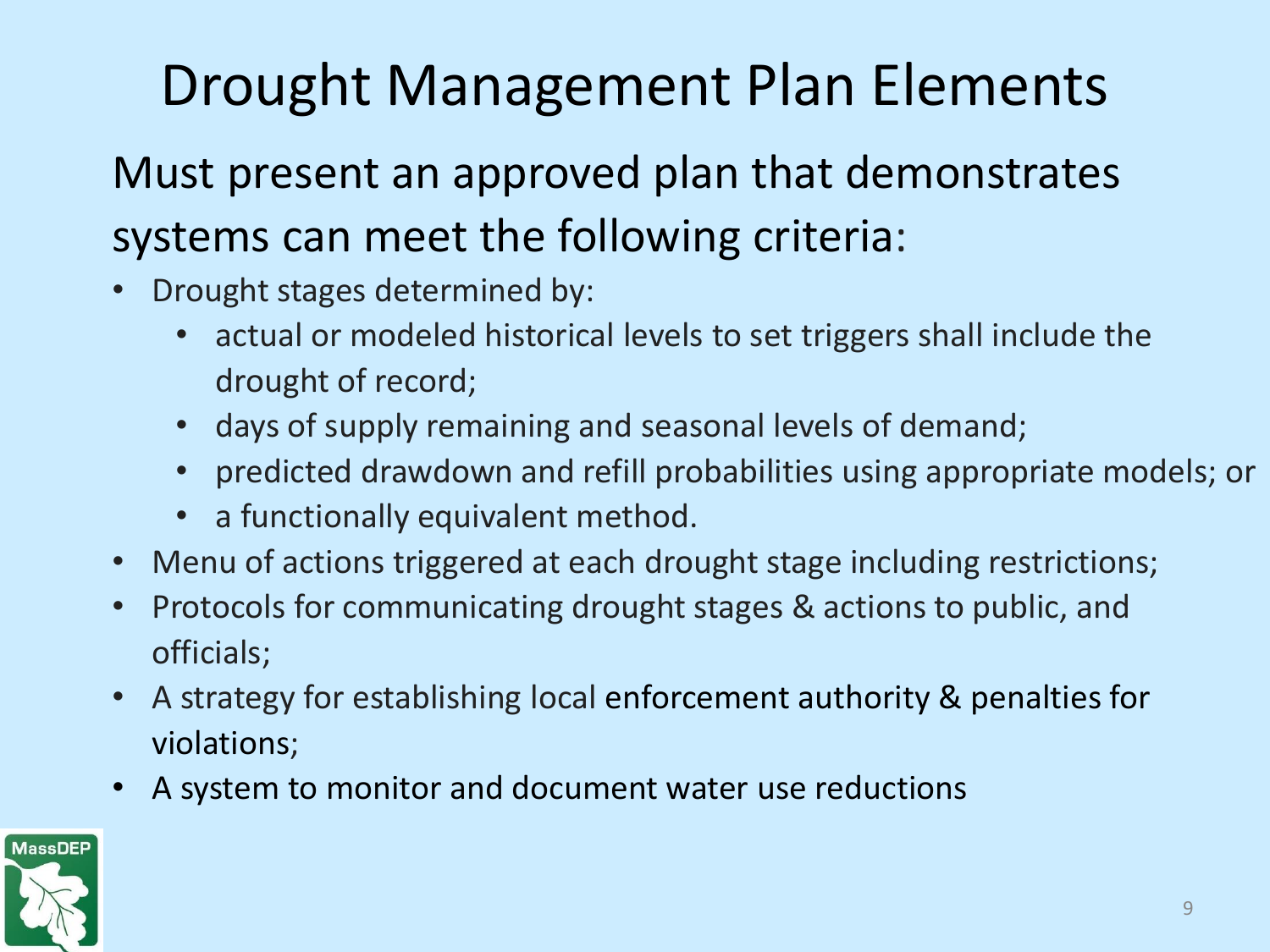

## Golf Conditions

Registered Golf Courses would be required to implement Seasonal Demand Management Plan with graduated reductions in nonessential irrigation based on drought levels.

**Irrigation can be reduced either by reducing irrigation times, or by irrigating fewer acres Watering allowed up to designated percent**

| <b>MA Drought Level</b> | <b>Tees &amp; Greens</b> | <b>Fairways</b>    | <b>Roughs</b> | Landscape & Ornamentals                                                                                                 |
|-------------------------|--------------------------|--------------------|---------------|-------------------------------------------------------------------------------------------------------------------------|
| <b>Normal</b>           | 100%                     | 100%               | 100%          | 100%                                                                                                                    |
| Level 1 (Mild)          | <b>Essential Use</b>     | $80%$ <sup>+</sup> | 50%+          | Courses whose core business includes a                                                                                  |
| Level 2 (Significant)   |                          | 60%+               |               | special event venue may continue to<br>irrigate gardens, flowers and ornamental<br>plants by means of hand-held hose or |
| Level 3 (Critical)      |                          | $40%$ <sup>+</sup> | 0%            | drip irrigation                                                                                                         |
| Level 4 (Emergency) **  | <b>TBD</b>               | 0%                 |               | 0%                                                                                                                      |

† Irrigation use shall not occur between the hours of 9 a.m. and 5 p.m., except that hand-watering of hot spots may occur at any time

\*\* Additional actions to be determined by the Governor's Emergency Proclamation.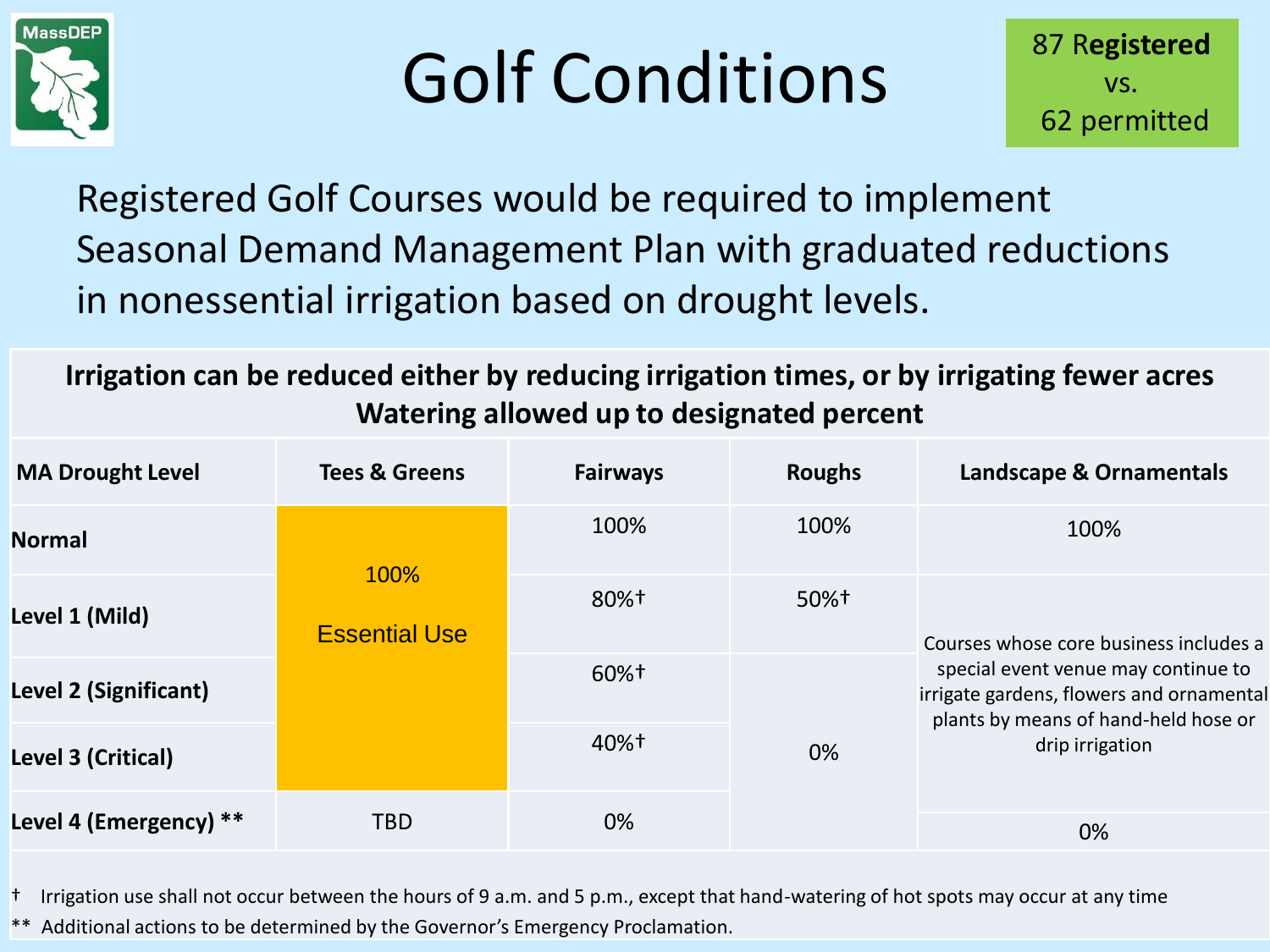

#### **Next Steps for Registration Renewals (**and Regulation Change Steps**)**

- **January - February 2021 - Convene Advisory/Stakeholder Group**
- March June 2021
	- Internal development and review
	- Initial presentation to Water Resources Commission
	- Draft regulations released
	- Public comment and Public hearing Process
	- **Distribute Registration Renewal Request forms**
	- **June 1, 2021 – MassDEP sends a renewal reminder notice to all Registrants**
	- **June 30, 2021 – Last day for Registrants to file Renewal Request forms**
- July August 2021
	- Prepare response to comments and revise draft regulations accordingly
	- Water Resources Commission approval
- September October 2021 Promulgate final regulations
- **November - December 2021 – Prepare & issue Registration Renewals**